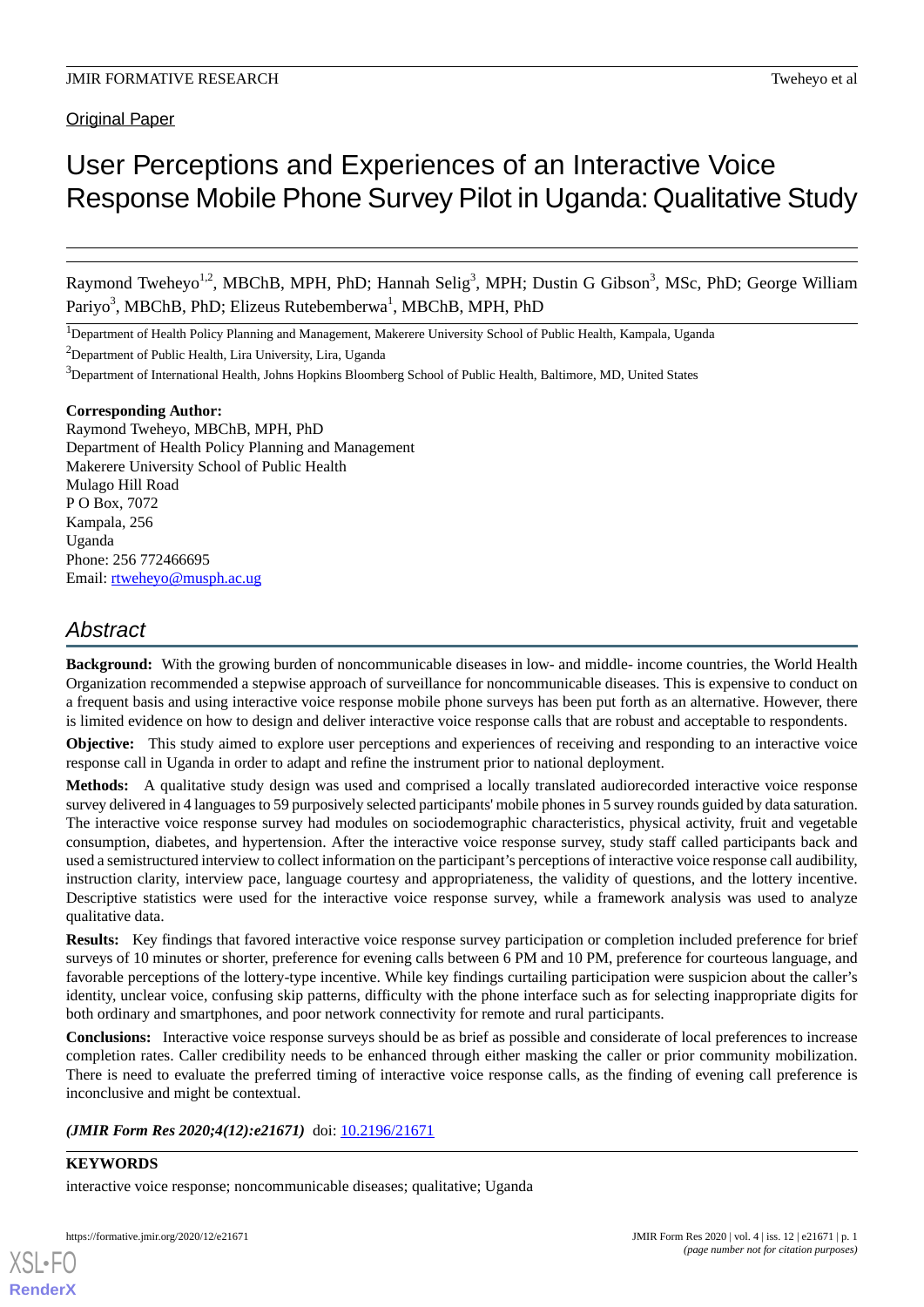# *Introduction*

Low- and middle-income country populations suffer approximately 75% of all noncommunicable disease deaths annually (approximately 32 million deaths) [\[1](#page-8-0),[2\]](#page-9-0). Moreover, over 15 million of the noncommunicable disease deaths occurring in the low- and middle- income countries are premature (affecting people aged 30 to 69 years), accounting for about 85% of the global premature deaths from noncommunicable diseases [[2](#page-9-0)].

The use of mobile phone surveys to collect data is expected to increase, leveraging the growing ownership of mobile phones in low- and middle- income countries, although the evidence of this utility is still limited [[3,](#page-9-1)[4](#page-9-2)]. Mobile phone surveys could complement existing noncommunicable disease risk factor surveys such as the World Health Organization (WHO) recommended stepwise approach for surveillance of noncommunicable diseases [[5](#page-9-3)].

Interactive voice response (IVR) surveys are one type of mobile phone survey that could be used. IVR surveys use prerecorded audio files that ask participants to use the keypad on their mobile phone to answer questions. IVRs are mainly known for their use in customer service and public health work and have been used in the United States since the 1970s [[6\]](#page-9-4) but are also increasingly being used for continuity of patient health care beyond the hospital setting [\[7](#page-9-5)[-9\]](#page-9-6). More recently in low- and middle- income countries, international development work has used IVRs, alongside other multimedia such as radio, with the former offering advantages for interactive reach to their audiences to stimulate behavior change [\[6](#page-9-4)].

IVR technology has been piloted and used mainly in health care settings in high-income countries dating back to the early 2000s [[7](#page-9-5)[,8](#page-9-7)], but IVR use is still limited in low- and middle- income countries [\[10](#page-9-8),[11\]](#page-9-9). Within high-income countries, IVR use is generally limited to exploring aspects of self-care [\[12](#page-9-10),[13\]](#page-9-11), follow-up of patient care [\[7](#page-9-5),[14,](#page-9-12)[15](#page-9-13)], and evaluating patient-provider interactions in clinical settings [[9\]](#page-9-6) but is rarely used for research or surveillance purposes [[8](#page-9-7)[,16](#page-9-14),[17\]](#page-9-15). Since mobile phone surveys are a relatively new methodology, particularly for low- and middle- income countries, evidence from community respondents on their perceptions on mobile phone surveys and possible reasons for taking the survey and nonresponse can contribute to better future mobile phone survey design and programming efforts.

A qualitative study [[10\]](#page-9-8) in Ghana that used focus groups to evaluate the experience of caregiver's health care seeking for their sick child, based on receiving health information through an IVR, reported that all the 37 participants were naïve to IVR but held favorable perceptions about its use for symptom screening and providing guidance for care seeking. Negative perceptions included the fear for nonhuman interaction in using the IVR, a lack of familiarity with IVR, and the related cost [[9](#page-9-6)[,18](#page-9-16)]. Small-scale studies [\[19](#page-9-17)-[22\]](#page-9-18) have reported IVR use in low- and middle- income countries mainly for monitoring medication adherence, such as for tuberculosis and HIV. Within sub-Saharan Africa, sectors other than health, such as agriculture

and social development have successfully used IVR for surveillance and community engagement [\[6](#page-9-4),[23\]](#page-10-0).

It is unclear why some respondents complete surveillance questions using IVR and why some do not. We sought to explore user perceptions and experiences of receiving and responding to an interactive voice response mobile phone survey for noncommunicable disease risk factors, to inform the design and delivery of future surveys delivered using mobile phones.

# *Methods*

# **Researcher Reflexivity**

RT the first author was the interviewer for all interviews of this study, collected field notes, transcribed, and led the coding and data analysis. RT is a public health physician, a native of the country of this study. About a third of the participants were known to the researcher, while the rest were obtained through his networks.

#### **Study Design**

A qualitative study design [[24](#page-10-1)] was used to elicit the experiences of participants who had completed a structured interview on noncommunicable disease risk factors using an IVR survey delivered to respondents who owned or had access to a mobile phone [\[16](#page-9-14)]. This entailed call-backs to all the phone numbers of respondents to the initial automated IVR survey, irrespective of their response status. Those who answered and consented to being interviewed through follow-up calls delivered by a human caller were administered an in-depth interview over the phone to explore reasons for the initial response or nonresponse.

#### **Development and Adaptation of Survey Tools**

The study deployed an adapted questionnaire based on an English-language version of questions selected by a joint team from the Johns Hopkins University, WHO, and the United States Centers for Disease Control and Prevention [[16\]](#page-9-14). These questions had been derived from the WHO stepwise approach for surveillance of noncommunicable diseases survey [[5\]](#page-9-3), behavioral risk factor surveys [\[25](#page-10-2),[26\]](#page-10-3), and the Tobacco Questions for Surveys [\[27](#page-10-4)]. The questions were adapted to the local Ugandan context and included local examples of fruits and vegetables, questions on smoking and tobacco use, alcohol consumption, physical activity, and history of checking for high blood pressure or blood glucose level. Although English is one of the official languages in Uganda, a significant portion of the population does not speak English, and in order to increase the reach of the survey, the adapted questionnaire was translated and back-translated into 3 of the 6 other major languages spoken in various regions of the country: Luganda, Runyakitara, and Luo. The 4 language versions of the questionnaire (including English) were digitally audiorecorded and loaded onto an IVR platform. The audiorecorded questionnaire had 69 items and was delivered to all participants via an IVR platform (Viamo).

The IVR platform was a software interface developed by a global social enterprise. The platform used connectivity through the local mobile network operators registered and active in Uganda and pregenerated random-digit dialing codes (such as 077XXXXXXX, or 070XXXXXXX) to dial across different

 $XS$ -FO **[RenderX](http://www.renderx.com/)**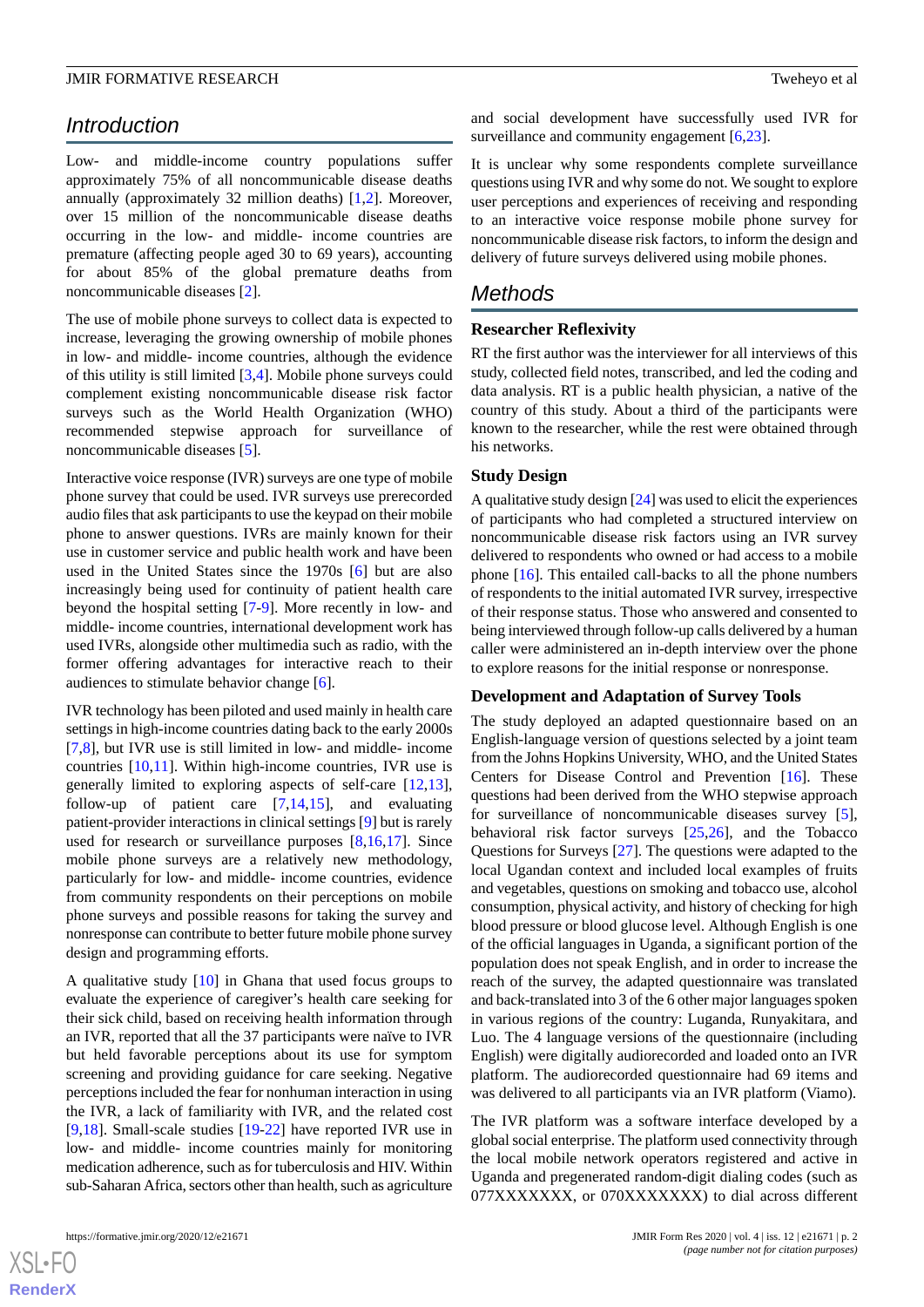mobile network operators, with a prerecorded voice IVR. The platform used a call-in number to randomly call across the network operators to access survey participants.

This platform delivery mechanism required pretesting to assess feasibility and aspects of acceptability. The survey also informed

<span id="page-2-0"></span>**Figure 1.** Process of IVR development and testing.

participants of a chance to win an airtime incentive (in a lottery) after completion of the IVR, as described elsewhere [[28\]](#page-10-5), specifically the possibility of winning the equivalent of US \$0, \$1.35, or \$2.70. [Figure 1](#page-2-0) summarizes the process of conducting the pilot study prior to the main mobile phone survey.



# **Study Population and Sample Size**

The study population comprised adults who could understand or potentially speak any of the 4 languages in which the survey was deployed. Through contacts with communities in and around Kampala, Uganda. A purposive sample of 60 volunteers, was recruited to target 15 participants for each of the 4 languages of the questionnaire. The phone contact information of each of the 60 volunteers was uploaded onto the IVR platform, which then delivered an IVR call (up to 3 call attempts per testing round, if there was no answer). For example, surveys were programmed to call out at 4 PM, then for all unanswered calls, 2 hours and 4 hours later. Any incomplete IVR surveys, following the 3 attempts were not repeated. The IVR call was followed by a human caller to all the 60 volunteering participants, irrespective of their IVR response or completion status. The purpose of the human caller was to explore participants' feedback on their experiences with the IVR

[XSL](http://www.w3.org/Style/XSL)•FO **[RenderX](http://www.renderx.com/)**

encounter and perceptions about the survey. Responses were recorded from 59 participants, representing a response rate of 98.3%.

# **Data Collection**

The IVR survey and interview guide were pilot tested on 3 researchers in English prior to study deployment. Thereafter, as depicted in [Figure 2](#page-3-0), IVR survey testing and qualitative interviews were conducted iteratively in 5 rounds guided by data saturation. All rounds occurred in April and May 2018. There were a minimum of 2 native speakers taking the survey in each language in each of the first 3 rounds of the survey, designed to validate any differences in opinion for the same reported finding/ query from the survey. However, after 3 rounds of piloting, participants were selected purposively from within the network of the study coordinator and were not necessarily informed that they would receive a survey call, to mimic the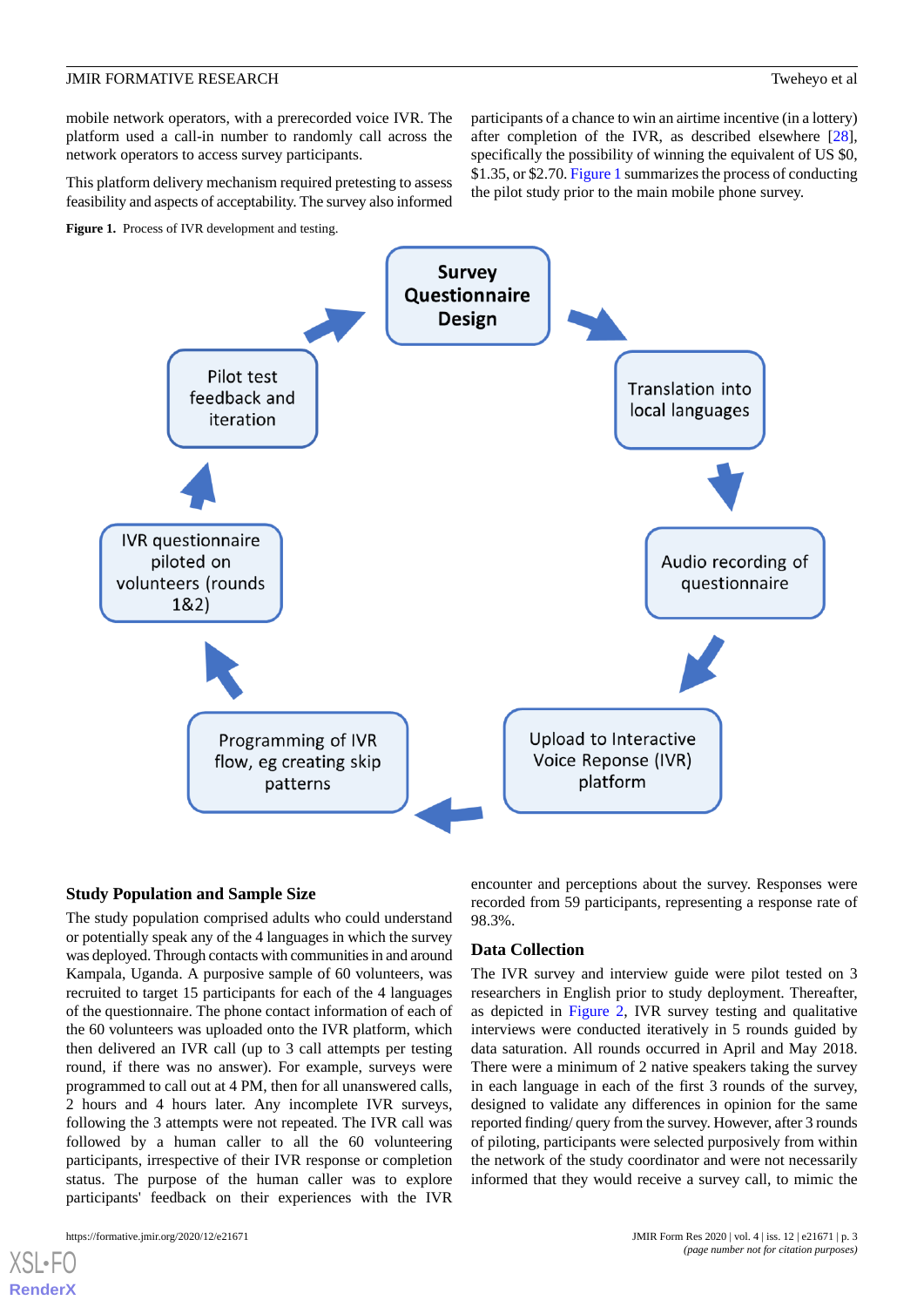real-life context in which prior survey booking may be impractical.

Following survey delivery, a research assistant called each IVR call recipient using the same language in which the IVR had been delivered and asked about their perception on whether or not the IVR was audible, if the subject in the questions was clear, if the pace was right, if the language was polite and courteous, and if the questions were understandable and

<span id="page-3-0"></span>**Figure 2.** Data collection process.

appeared to be relevant based on the information provided at the beginning of the survey. Respondents were also asked about the difficulties they faced in receiving and navigating the survey, for example, if the instructions for responses such as pressing phone digits were comprehended, if they felt they were in control of the survey, and if they had any other feedback for the survey team. Survey testing rounds 1 to 5 were conducted in all languages, as depicted in [Table 1](#page-3-1).



#### <span id="page-3-1"></span>**Table 1.** Characteristics of IVR survey participants (n=59).

| Respondents    | Interactive voice response round |                         |                         |          |          | Survey status    |                     |                                    |
|----------------|----------------------------------|-------------------------|-------------------------|----------|----------|------------------|---------------------|------------------------------------|
|                |                                  | $\overline{c}$          | 3                       | 4        | 5        | Completed survey | Failed <sup>a</sup> | Received (incomplete) <sup>b</sup> |
| $n$ (%)        | 8(13.6)                          | 12(20.3)                | 16(27.1)                | 13(22.0) | 10(16.9) | 18 (30.5)        | 10(17.0)            | 31(52.5)                           |
| Language       |                                  |                         |                         |          |          |                  |                     |                                    |
| English, n     |                                  | DO                      | $\bullet\bullet\bullet$ |          |          | 6                | $\overline{0}$      | $\theta$                           |
| Luganda, n     | $\bullet\bullet$                 | $\bullet\bullet\bullet$ |                         |          | 888      | 3                | 3                   | 10                                 |
| Runyakitara, n | $\bullet\bullet\bullet$          | 000                     |                         |          | 808C     | - 5              | 3                   | 10                                 |
| Luo, n         | $\bullet\bullet\bullet$          | DOO<br>$\mathbf{r}$     | <b>MOOO</b>             | DO 88    | naa      | $\overline{4}$   | 4                   | 11                                 |

<sup>a</sup>Cancelled or no answer.

<sup>b</sup>Wrong language selected: 7/31, 22.5% (English 0; Luganda 2; Runyakitara 1; Luo 4).

# **Data and Theoretical Analysis Approach**

A framework analysis, as first described by Ritchie and Spencer [[29\]](#page-10-6), was used to explore the themes [[30\]](#page-10-7) in the study related to audibility, question clarity, pacing of the study, language courtesy, and validity of questions. Framework analysis is advantageous in that it is purposive in nature (is not bounded to a specific epistemological position) guiding a researcher to identify themes that speak to specific objectives within a study, while exploring experiences within the narratives of participants [[29](#page-10-6)[-31](#page-10-8)]. In essence, both a priori coding from the objectives, and in vivo coding from emergent data are pursued in framework analysis [[29](#page-10-6)[,31](#page-10-8)]. Further to identifying themes within the study, we then explored for variability and the meaning of such

```
https://formative.jmir.org/2020/12/e21671 1 1 and 12/02/00 12/e21671 1 and 12/02/00 1 and 138. 12 | e21671 | p. 4
```
[XSL](http://www.w3.org/Style/XSL)•FO **[RenderX](http://www.renderx.com/)**

divergent views using Janus-face theoretical constructs [[32\]](#page-10-9), thereby introducing postante codes to complement some apriori codes.

Janus-faced theory [[32\]](#page-10-9) (metaphorical perspective) on mobile phones was used to understand the interaction of participants with the mobile phone survey. The theory was chosen based on its simplicity for exploring distinct characteristics along the continuum from high- or low- interest regarding a naïve individual's behavioral response while engaging with a technology [\[32](#page-10-9)]. We conceptualize the encounter of a naïve IVR user as likely to elicit a multiplicity of reactions, which may take the form of either acceptance or rejection of the IVR technology-interface. There were explanatory limitations for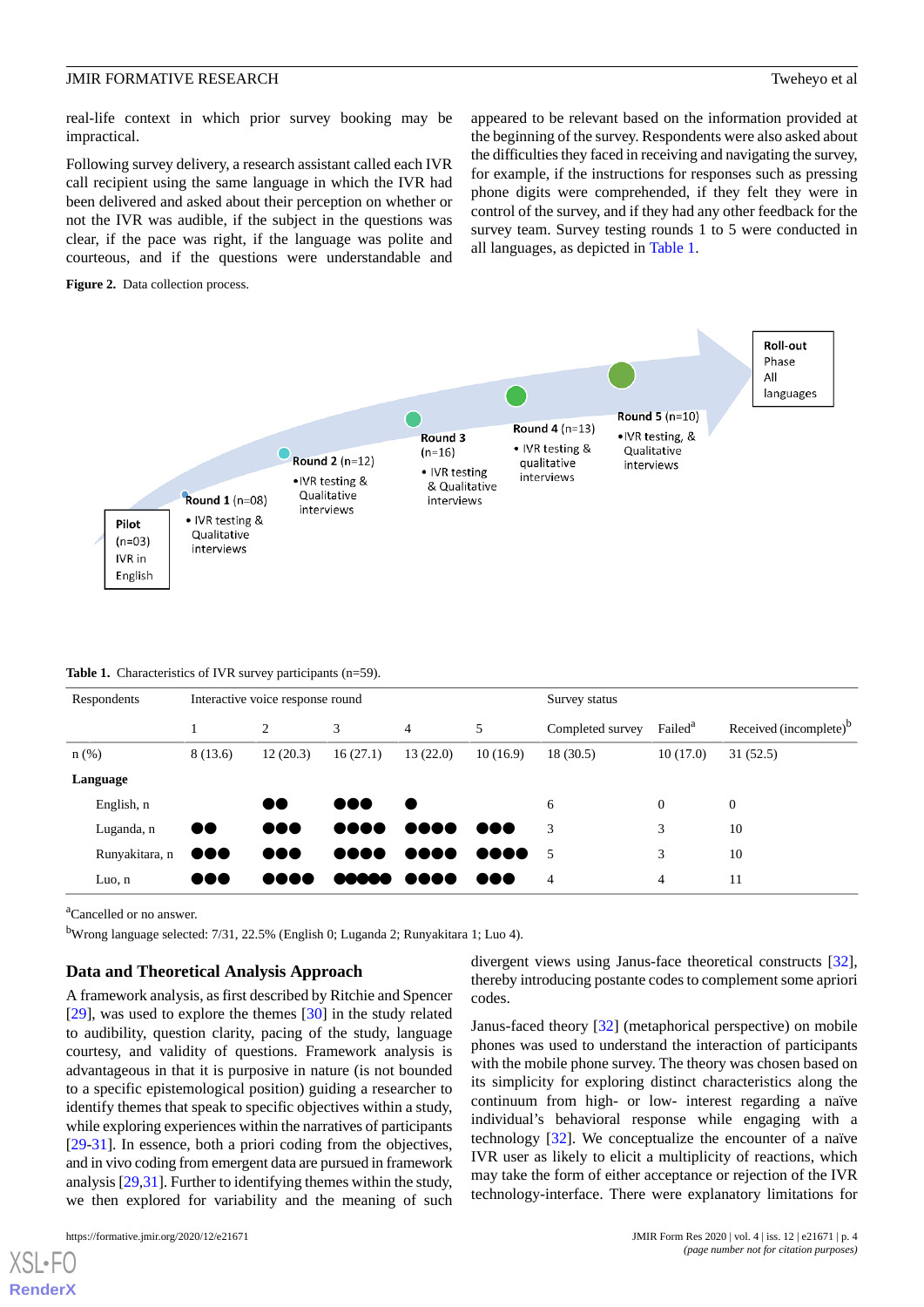the use of potential alternative behavior change theories specifically, the Theory of Reasoned Action, The Theory of Planned Behavior, and the Social Exchange Theory [\[33](#page-10-10)-[35\]](#page-10-11). Notably, the trio were limited in their assumption of and individual's prior positive behavioral exposure, thus the choice of the Janus-faced theory [\[33](#page-10-10)[-35](#page-10-11)].

The Janus-faces model proposed by Arnold [[32](#page-10-9)] is derived from the metaphor of the Roman deity Janus who was cursed and blessed with 2 faces—each facing a different direction (backward and forward at the same time) [\[32](#page-10-9),[36\]](#page-10-12). The significance is that, while mobile phones and other technologies are designed and built to direct a specific purpose, in reality, a growing evidence base reports sociotechnical system of interaction findings that people's reactions to technology, its use, and adoption can be ironic and paradoxical rather than unified and purposeful [[36](#page-10-12)[,37](#page-10-13)].

An example of the theory's application to mobile phone utility and performance is presented in [Figure 3.](#page-4-0) System performance criteria includes on the one-hand, issues such as call dialed, call ringing (reached), call connected, while on the other hand, it includes things such as—call failed, caller unreachable, call disconnected or dropped, which could be perceived by a user as either advantageous or not.

Ethics approvals were obtained from the Makerere University School of Public Health and the Uganda National Council for Science and Technology, while participant informed consent was embedded within the IVR. The process is published elsewhere [\[38](#page-10-14)].

<span id="page-4-0"></span>

# *Results*

# **Survey Calls**

[Table 1](#page-3-1) below shows the characteristics of respondents who took the IVR survey (including the language selected) and who later were interviewed qualitatively; 59 of the respondents provided feedback to the IVR and participated in the qualitative interviews. Nearly a half of the participants were female 44% (26/59), and the age ranged between 23 to 47 years (median age was 31 years and 35 years for female and male respondents, respectively).

# **Qualitative Interview Findings**

For the qualitative interviews, the majority of the respondents did not complete their surveys on the first attempt but rather on the second or third call attempt. However, in summary, and as depicted in [Table 2,](#page-5-0) reasons that were stated for survey completion were related to the perceived credibility of the institution providing the survey (Makerere University); the fact that the survey was health-related; the clarity of questions, language, and instructions; being of short duration (10 minutes or less); and the possibility of winning an airtime incentive. On the other hand, the reasons reported for noncompletion were

[XSL](http://www.w3.org/Style/XSL)•FO **[RenderX](http://www.renderx.com/)**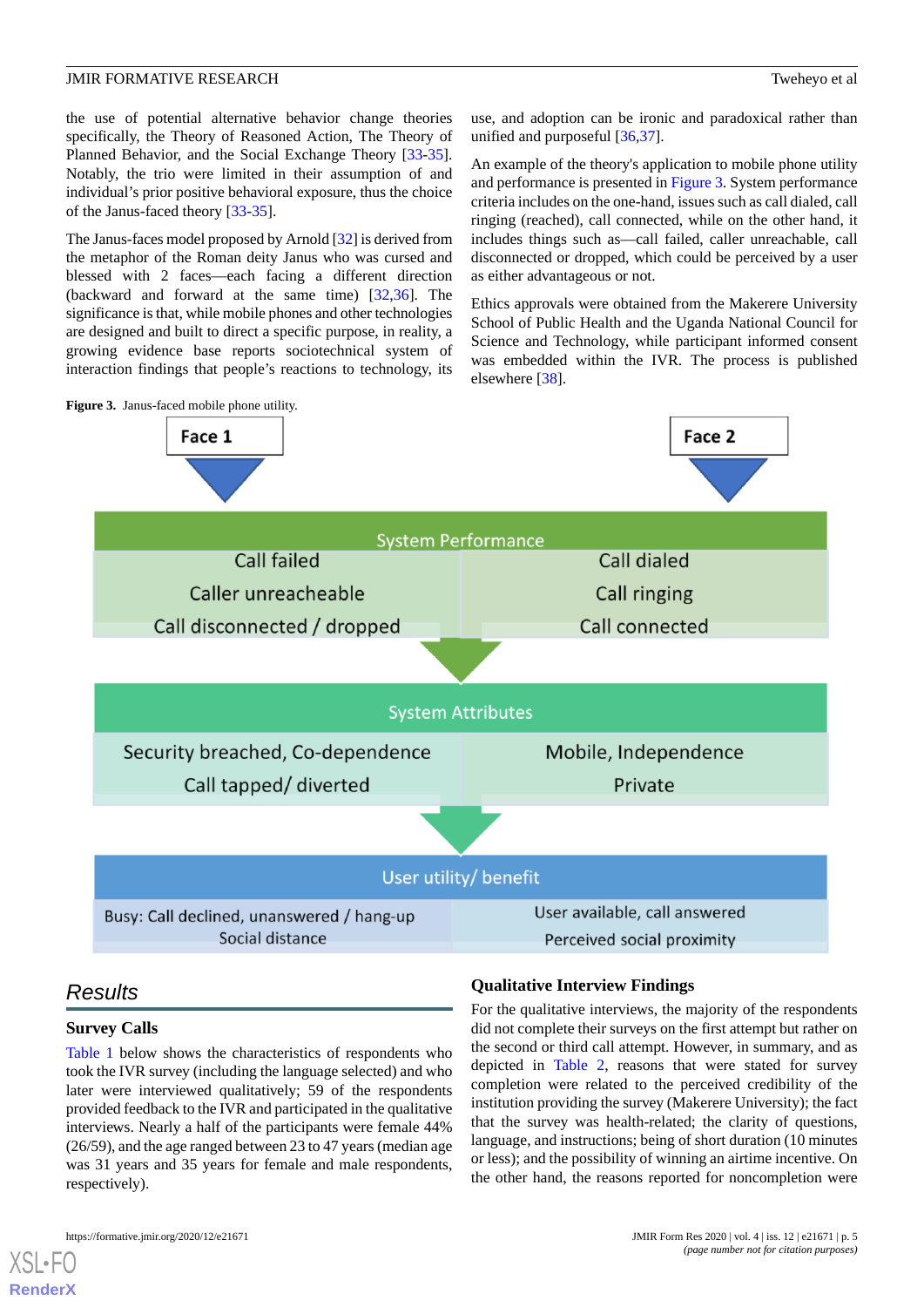related to being busy, poor network connectivity, and suspicion because of the unknown identity of the caller.

The summary findings in [Table 2](#page-5-0) are synthesized according to 6 emergent themes related to the process of IVR survey delivery: timing of the survey, call quality, language-related issues, phone type used, survey duration, network connectivity, and perceptions on the incentives. Within each of these themes, we explore the concepts of overall experience with the survey, audibility, question and language clarity, courtesy and question validity. Furthermore, we contrast successful and unsuccessful encounters, from the provider standpoint of intended survey delivery.

<span id="page-5-0"></span>**Table 2.** Summary of themes and issues related to survey completion or noncompletion.

| Theme/issue                                | Observation/comment                                                                                                                                         | Possible impact or implication                                                                                                                                                |
|--------------------------------------------|-------------------------------------------------------------------------------------------------------------------------------------------------------------|-------------------------------------------------------------------------------------------------------------------------------------------------------------------------------|
| Timing of survey                           | Evening times between 6 PM and 10 PM were<br>preferred. Wrong timing (day times), had lower<br>completion rates.                                            | Timing of IVR <sup>a</sup> surveys should be evaluated for<br>increasing reach and completion rate.                                                                           |
| Call quality and credibility of the caller | Inaudibility and challenges with skip patterns<br>compromised receiving calls. The credibility of the<br>caller was paramount for motivating participation. | Platform programming should be tested and piloted<br>for robustness prior to rolling out IVR surveys.<br>Caller credibility should be ascertained in the IVR<br>introduction. |
| Language-related issues                    | Language courtesy provided favorable IVR experi-<br>ences, while wrong language selection affected<br>validity of responses.                                | A double prompt for the selection of appropriate<br>language is essential. Piloting should ensure courte-<br>ous translations.                                                |
| Phone type used                            | Both ordinary and smart phone users encountered<br>similar challenges with IVR instructions, such as<br>pressing the wrong digits.                          | User-technology interface is a barrier to the validity<br>of IVR surveys, whose impact requires continuous<br>evaluation.                                                     |
| Survey duration                            | Shorter realistic survey duration such as 10 minutes<br>is preferred.                                                                                       | IVR surveys need not last longer than 10 minutes.                                                                                                                             |
| Mobile network connectivity                | Rural respondents, and those located geographically<br>distant from the Capital City had mobile connectiv-<br>ity challenges.                               | IVR surveys require additional strategies for<br>reaching rural and remote populations, such over-<br>sampling.                                                               |
| Perceptions about the incentive            | The lottery-type incentive for airtime was perceived<br>favorably by participants                                                                           | There is need to evaluate various IVR incentive<br>thresholds to find which one increases survey<br>completion.                                                               |

<sup>a</sup>IVR: interactive voice response.

# **Timing of the Survey**

Several volunteer participants preferred their surveys in the evening (between 6 PM and 10 PM local time), because they were less busy then, off their day's commitments.

*It is very difficult for me to receive any call for a survey during the day, because I am not in charge of my schedule at work* [P4 English]

*I saw the call, it actually came in twice, but I was in the field, and I merely ignored it. Maybe next time, if you call me in the evening, I may pick the call* [P13 Runyakitara]

In general, calls that were sent in the evening within the first 2 rounds of delivery had higher response rates than those sent out during the day (9/15 compared to 4/15 of the total 20 participants in the first 2 rounds including failed calls).

Once the call got received, some encounters (participant-phone interaction) were either successful—resulting in a completed call or were unsuccessful—resulting in early termination or nonacceptance. Details of call receipt are described in the subsequent phrases.

# **Call Quality and Credibility of Caller**

# *Successful Encounters*

Successful call recipients were mostly those who received their calls in the evenings between 6 PM and 10 PM local time. Also, repeat calls had higher chances of acceptance compared to initial calls. Informing participants to expect the calls beforehand—although requested by some—did not seem to increase successful encounters. Also, from the final 2 rounds of the pilot, the majority of the recipients reported that a health-related survey from the Ministry of Health and Makerere University School of Public Health interested them and motivated their participation.

However, 2 participants who experienced an early termination of the survey, for unknown reasons, voiced dissatisfaction with the follow-up call because it commenced the interview afresh.

*My survey stopped abruptly, but when I received the next call introducing the same survey, it just begun afresh, and this was really disappointing. Hmm, because it meant that I had to spend more time on your survey* [P15 Luganda]

# *Unsuccessful Encounters*

Within the first round of pilot interviews, there were 4 main reported reasons for call failure, including missing calls due to

```
XSL•FO
RenderX
```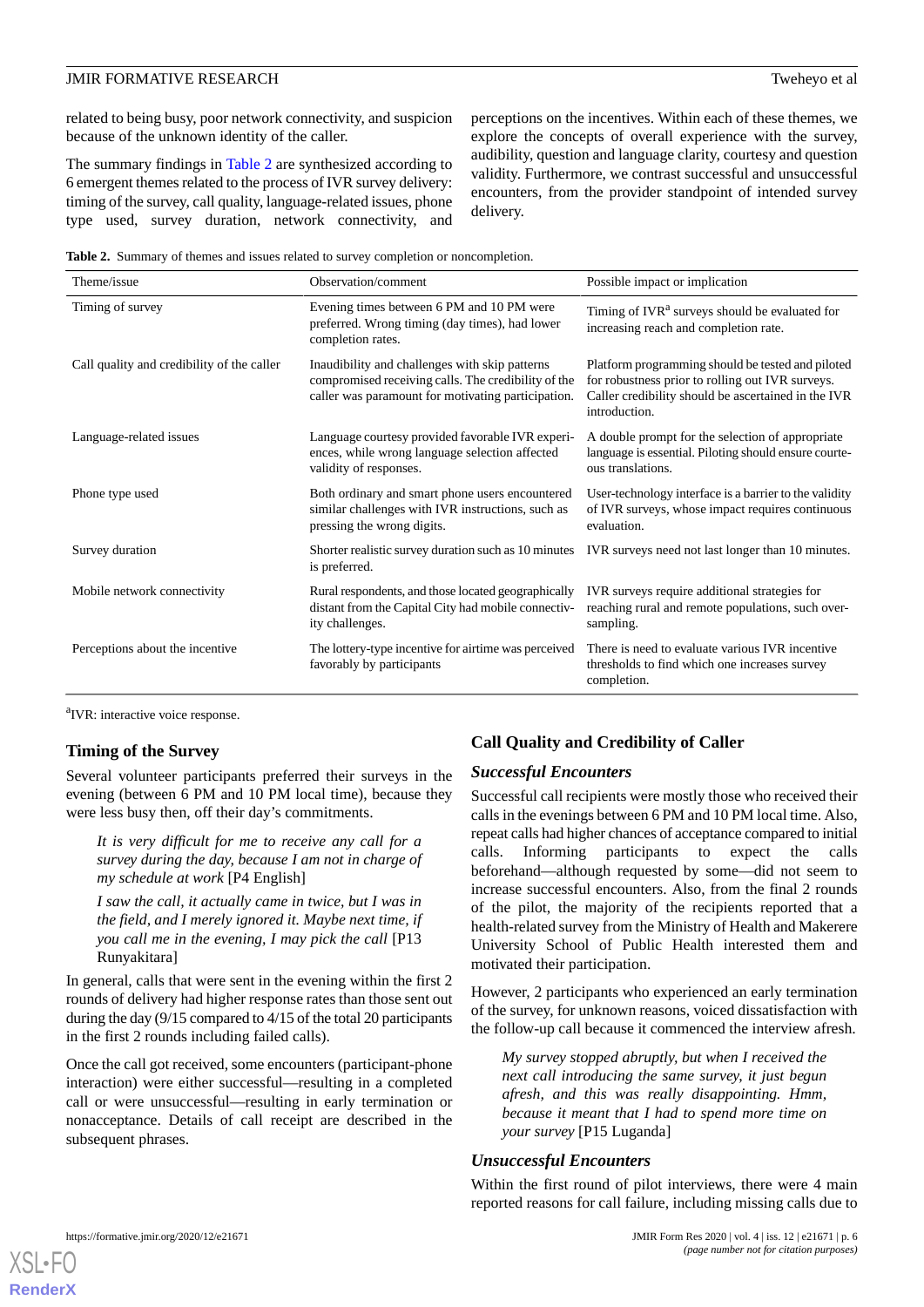# JMIR FORMATIVE RESEARCH Tweheyo et al

wrong timing, inaudibility, challenges with the skip pattern, and also suspicion and skepticism as to the identity of the caller for some.

Several of the volunteer participants who missed their calls, requested to receive call backs later to take the survey. At least 17/39 participants made this request. A majority of the participants took their call during the second call attempt. Several participants explained that this was because they did not have the phone with them all the time. In fact, some participants shared their phones with other members of their household.

*I am at home focusing on some other chores, after work, so I had forgotten that I had an important in-coming call, I am sorry* [P7 Luganda]

*I saw the calls, they came in twice, but I did not know that I had to take the call. The caller number looked strange, it was not a usual call, so I thought it might be a conman from [location named], or another country* [P26 Runyakitara]

Eight call recipients (2 for each different language) reported inaudible calls during the first round of the pilot survey. They all struggled to listen in to make sense of what the survey was about, irrespective of the survey language. When we scrutinized these participants, some held ordinary mobile phones, while others used smart phones. However, all of them were in a rural setting, although based on routine phone calls, the network connectivity was fine. An alteration within the platform, improved audibility with the second and subsequent rounds of the pilot survey.

Two participants discussed the difficulties they encountered with skip patterns, which either altered the flow of the survey or curtailed their ability to complete the survey.

*The tobacco screening question kept repeating itself, whether I pressed that I was a smoker, or not. It did not allow me to proceed to the next set of questions. Each time I punched in 1 or 3, it merely repeated the question until I was fed up and ended the survey* [P9 English]

*The survey kept asking me what my age was, and as an example to enter 18 on the phone's keyboard if my age was eighteen. However, each time I entered my age, it kept on asking me the same question* [P16 English]

Similarly, the initial calls for other languages other than Luo (English, Luganda, and Runyakitara) had challenges with skip patterns, such as automatically moving to the next question irrespective of the selection of a prompted answer option. These required altering from the programming side within the IVR platform, following which the challenge of skip patterns was resolved, for subsequent survey testing rounds. There were also varied experiences of IVR-mobile phone survey participation related to the language of delivery itself.

# **Language-Related Issues**

# *Successful Encounters*

Within the first round of the pilot survey, 2 Luo speakers reported that their survey went very well. It was audible, it was clear, the timing was appropriate, the skip patterns worked very well, and the survey was easy to comprehend.

However, none of the participants who took the survey in any of the other 3 languages of the IVR described it as courteous. On the whole, after providing feedback to the recording studio and rerecording, the second round and subsequent rounds attained the required benchmark for language courtesy, question clarity, appropriate pace, audibility, and validity as gauged from the participant's feedback.

# *Unsuccessful Encounters*

At least 7 respondents reported taking the survey in the wrong language which they could not comprehend, although the introduction of the IVR provided for selecting an appropriate language option. The quote below exemplifies the challenge of selecting the wrong language.

*I am a Swahili speaker, but I received the survey and took it in Luganda. I am not sure if my answer options were accurate or not* [P33 Luganda]

#### *Mobile Network Connectivity*

Limited clarity of survey questions was only consistently reported by participants who were in rural locations—either on the farm, in a University, or in homes that were more than 250 km distant from the Capital city. Their mobile phone survey was generally inaudible, and it self-terminated after a couple of attempts of replying. The survey team therefore interpreted this as due to poor mobile network connectivity.

# *Survey Duration*

Three participants responding in English voiced strong opinions based on their experience with the IVR survey lasting about 10 minutes that the information about the survey's duration in the introduction need to be altered from 20 to the realistic 10 minutes, to manage a participant's expectations. When asked how long the survey took, the majority of the participants who had completed the survey responded:

#### *...about ten minutes...* [P7 English]

Thus, resonating well with the experiences of those voicing the concern on survey duration.

#### *Perceptions About Study Incentives*

When asked about what they thought of the method of incentive, all the participants were pleased about the promised lottery-type incentive for receiving airtime. Some also reported that it encouraged them complete the survey, as they stood a chance of winning this incentive. Furthermore, it was reported by a few that this type of incentive in research was generally new to them, but it did not really matter.

[XSL](http://www.w3.org/Style/XSL)•FO **[RenderX](http://www.renderx.com/)**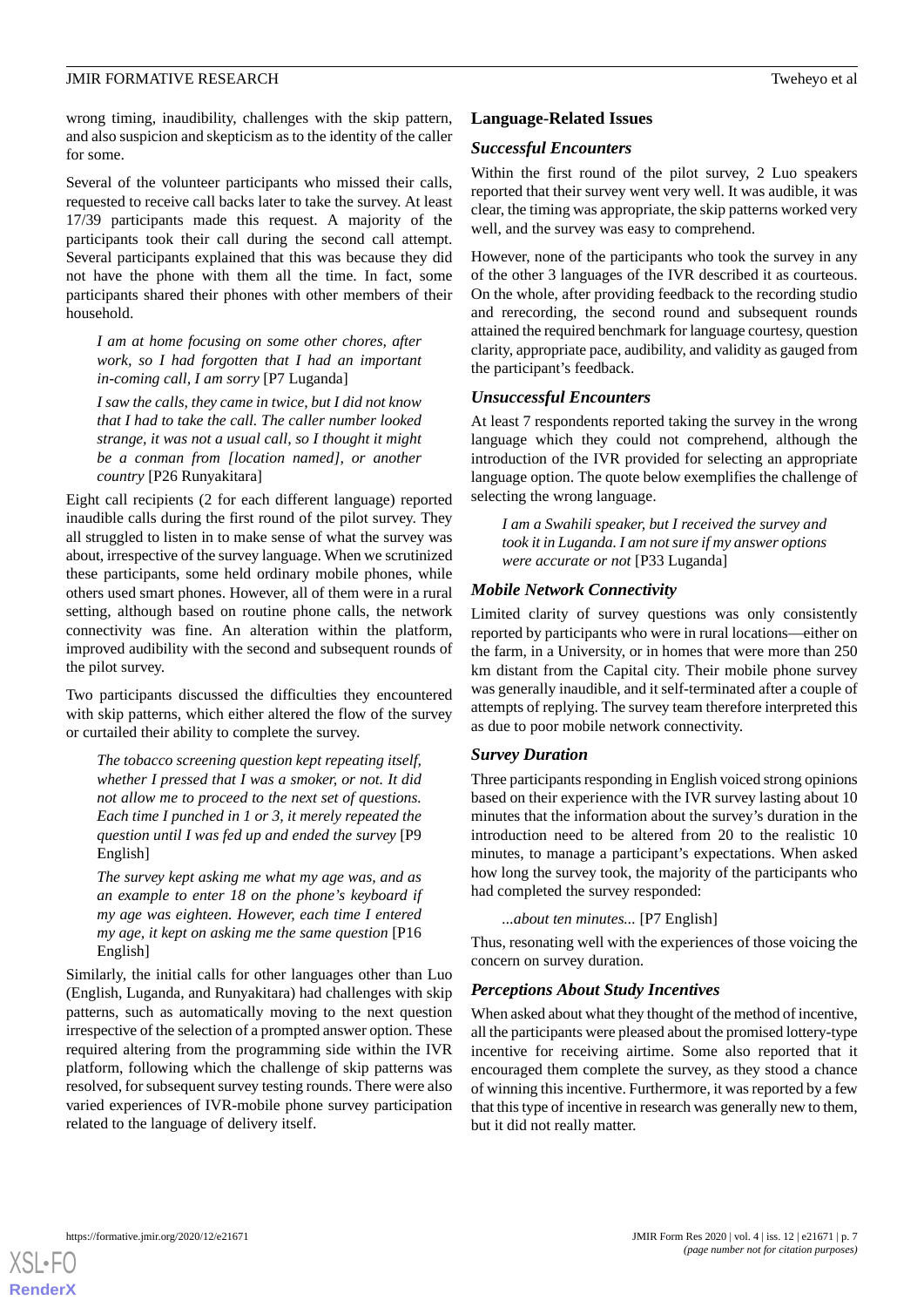# *Discussion*

# **General**

This pilot survey aimed to explore the perceptions of users of and nonresponses to the survey. The key findings that favored IVR survey participation or completion included preference for short surveys of 10 minutes or shorter, preference for evening calls between 6 PM and 10 PM, preference for courteous language, caller's credibility, and favorable perceptions of the lottery-type incentive. While key findings curtailing participation or survey completion included if the voice was unclear, skip patterns were confusing, difficulties in interfacing with the phone to complete the survey, such as erroneous selection of digits for response options on both the ordinary and smart phones, suspicion about the caller's identity, and poor network connectivity for remote and rural participants.

Most of the participants in this study preferred their IVR calls between 6 PM and 10 PM, suggesting a preference for calls outside normal working hours. Intuitively, late evening call preference is related to a period of limited interruption from the rest of the day's competing demands. As reported from other studies [[3](#page-9-1)[,39](#page-10-15),[40\]](#page-10-16), from a cultural perspective, it seems interruptive to receive a call while at work, especially if conducting formal work requiring team-effort, such as teaching in class, working in an operation theatre among others. In rural places where phone-charging is rationed to locations where there is power. It could be that phones are charged during part of the day making them inaccessible to a user, while in the evening the user catches up with missed phone calls. Similarly, if a phone is shared between a couple or household members, the individual that did not have it during the day might only have access in the evening when the phone holding partner or family member returns [[3](#page-9-1)[,39](#page-10-15),[40\]](#page-10-16).

While for the majority, audible calls that were clear were received favorably, thus offering a promise to the acceptability of the mobile phone survey, the inaudible IVR calls, and those where skip patterns had errors compromised call completion. Considering that an IVR recipient requires to first listen to the voice call then to accurately interact with the phone to complete provided instructions. A high voice quality call that has simple and clear instructions is likely to maintain a respondent's interest. Future IVR surveys require an extensive piloting phase to ensure the qualities of voice clarity, simplicity, nonambiguity, and respondent's motivation or captivation for guaranteeing a successful IVR survey—as evidenced from other studies in sub-Saharan Africa decrying the IVR interaction [\[10](#page-9-8),[18-](#page-9-16)[20\]](#page-9-19).

Relatedly, a major finding in this study is that the quality of call reception (both the audibility and skip patterns) was related to programming challenges. In this IVR-mobile phone survey, the audios did not require rerecording, rather, an adjustment within the platform to increase their audibility. Likewise, the skip pattern errors were rectified within the platform, rather than with the audiorecording. This goes to confirm that in a software-based interface, programming, testing, and verifying appropriateness is important before roll-out of a software mobile health program, in this case the IVR-mobile phone survey platform. Contrary to the Janus-faced theory, which anticipates

varied responses for each scenario [[32](#page-10-9)[,36](#page-10-12),[37\]](#page-10-13), for the case of errors in the platform development, the resulting unintended errors elicited laborious encounters with the IVR survey for participants. Essentially, irrespective of the participant or their phone type, it appeared that errors in IVR delivery elicited annoyance and a poor experience with the IVR. Therefore, as with all communication strategies, piloting of IVR platforms (the communication channel) is important prior to mobile phone survey delivery for ensuring the expected quality of the IVR for recipients and the appropriate delivery of the intended message.

We found that caller credibility was crucially important as a motivator for survey participation. About a third of the participants reported that this survey from the Makerere University, with the Ministry of Health motivated their interest and participation. On the other hand, there was a sense of skepticism for some regarding responding to IVR (automated voice) calls because of fears of privacy—related to capturing individual's identity, conmen—relating to potential fraud, and political interests that were unwelcome, as reported elsewhere [[38\]](#page-10-14). This finding demands the prior sensitization of a community about planned research, including conducting community mobilization, an important prestep in routine house-to-house surveys such as the census. Regarding IVR-mobile phone surveys, considering the competing agents using the automated voice calls for information dissemination, or mobilization, an alternative of a prior SMS text message clarifying the intent of an IVR-mobile phone survey, the planned survey timelines, and clearly stating the authority sanctioning the survey will be useful for increasing survey participation. If resources are inadequate for prior community mobilization or SMS messaging, a viable alternative might be for caller masking, such as using a label "Health Survey from Organization X" instead of an identifiable caller phone number that is unfamiliar to recipients.

Perceiving the language as courteous motivated participation and survey completion. This finding appears related to the social connectivity with one's local language—an important aspect of communication. Since IVR survey delivery mimics a human interaction, the quality of experience is important for motivating participation and completion, as reported in a Ghanaian study [[10,](#page-9-8)[18\]](#page-9-16). Therefore, language courtesy should be an important attribute considered in IVR survey development, piloting, and testing, prior to roll-out. Relatedly, although infrequent in this survey, taking the survey in an inappropriate language compromised the quality of survey responses. It might be that in a multilingual society such as Uganda, participants might not readily locate their preferred language in the IVR instructions. However, it is expected that this limitation will improve with increasing familiarity with IVRs, because respondents are not required to read and write but rather listen and act accordingly. Nonetheless, it is important for future IVR-mobile phone survey developers for multilingual settings to explore the extent of this problem—selecting the wrong language option. Also, a double-checking prompt would be useful to confirm that a given language is the appropriate choice.

Network connectivity was responsible in some instances for dropped calls. To explore the magnitude of this, a stratified

 $XS$ -FO **[RenderX](http://www.renderx.com/)**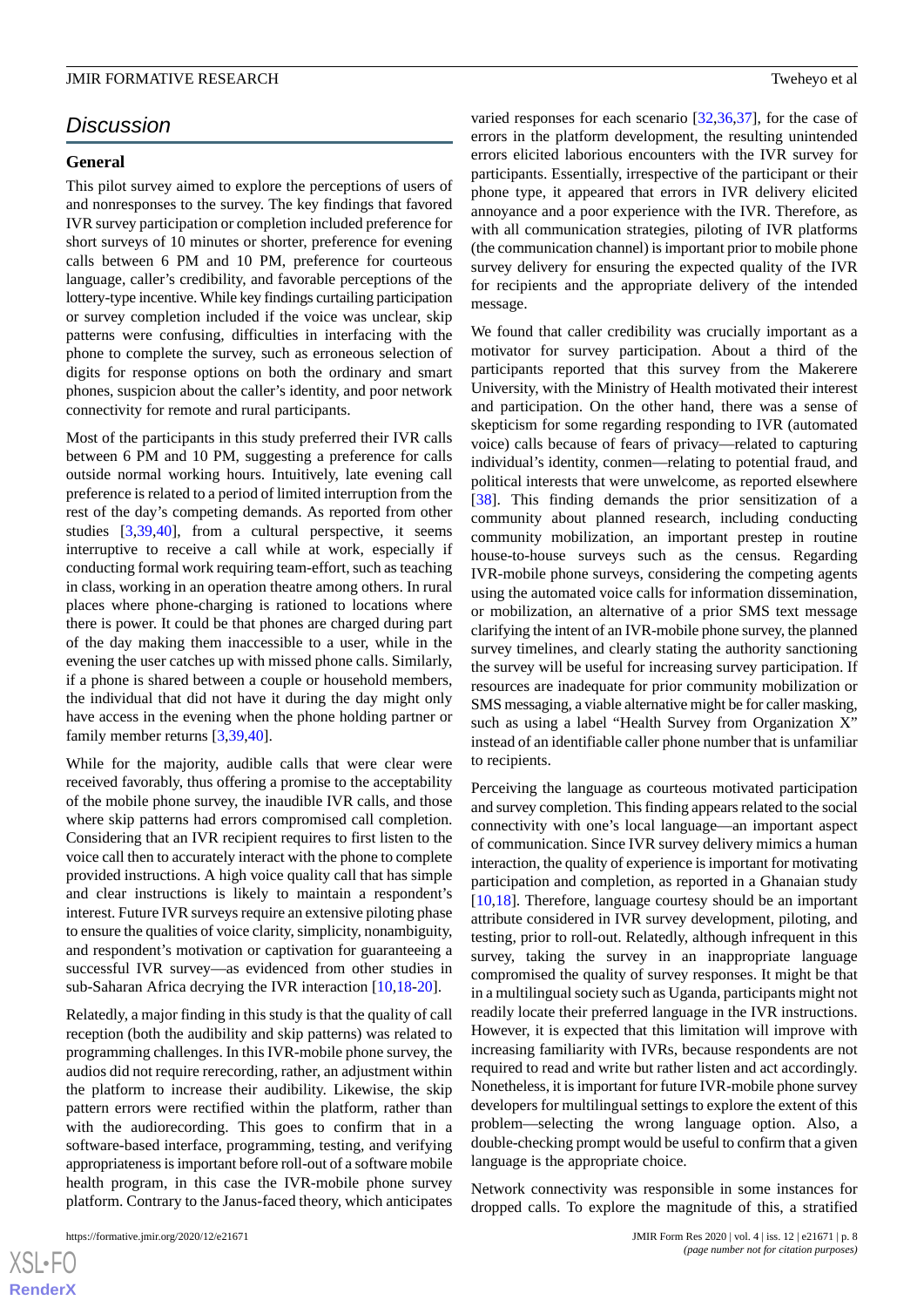analysis (for network operators) was conducted to assess the dropped calls. Among the 4 mobile phone providers, one had higher prevalence in the rural compared to others, and their call drop rate was considerably lower. Relatedly, the limited clarity of survey questions, alongside dropped calls was consistently reported by volunteers that were in rural locations—either on the farm, in a University, or in homes that are more than 250 km distant from the capital city. Their mobile phone survey was generally not too audible, and it self-terminated after a couple of attempts at talking back. We concluded that this was due to limited network connectivity. Mobile phone network coverage in Uganda is best in urban locations, likely due to economic motives of capturing high-density communities—thus depicting economies of scale. Therefore, developers and implementers of IVR surveys require strategies that capture rural populations, when representativeness is critical for answering survey objectives—such as considering oversampling of the rural remote populations.

Our finding for the preference for surveys lasting 10 minutes or shorter suggests existing competing work or leisure demands, thereby requiring shorter and precise mobile phone survey, as evidenced from the main Uganda IVR-mobile phone survey which lasted an average of 13 minutes, yet with a low completion rate of 35.2% [\[28](#page-10-5)]. While routine face-to-face surveys such as the Demographic and Health Survey conducted every 5 years in low- and middle- income countries may last an average of 1 hour. The absence of physical human interaction in the IVR encounter tends to remove the normative desire of avoiding disappointing the interviewer, lest the participant be judged as rude—frontstage, back-stage acting. IVR participants are in control of their survey's continuation or termination, which might shield their fears for potential retribution. Also, the lack of human interaction negates the opportunity to negotiate the timing and duration of the IVR. Therefore, commencing the IVR might somewhat rely on the curiosity of a respondent wanting to discover what the survey is about. However, considering that the average survey duration was about 10 minutes in this pilot, and there were no complaints that it took very long, this finding strongly implies that IVRs require brevity to maintain the interest of participants.

# **Conclusions and Recommendations**

Our findings show the willingness of participants to take an IVR survey. Key attributes of an IVR survey with promise for high uptake and completion within a multilingual context include: a preference for evening calls, of high voice quality and clear instructions, lasting 10 minutes or shorter, from a credible caller, and in a courteous language.

Findings emphasize the need for extensive platform development in the testing period to ensure stability, prior to roll-out of an IVR survey. There is need to further evaluate these attributes to increase IVR acceptability and completion rates in such settings.

It appears from our findings that both ordinary and smartphone users encounter interactive challenges with an IVR call, thus emphasizing a need for education of the community on use of IVRs. Suspicion as to the credibility of the survey authority suggests a need for caller masking. There is need for further research to explore reasons for low completion rates of IVRs compared to face-to-face surveys and whether language selection and education status affect the quality of surveys.

# **Study Limitations**

While this study used a qualitative methodology, user perceptions on IVR and nonresponse were collected through a phone interview and were not validated physically, which within the context of the study could have introduced some sociodesirability bias; however, phone interviews are a widely accepted method in qualitative research [\[24](#page-10-1)].

The pilot was limited to 3 nationally representative languages in addition to English, although 4 languages would have been more representative. Being an explorative study, the nuances from the findings might apply to the rest of the country, given that the cultural context is similar.

Additionally, at least a third of the participants were known to the first author who did the recruitment. This could have positively affected participation in the IVR and the qualitative interviews. However, both procedures followed standard research ethical practice after obtaining informed consent.

# **Acknowledgments**

RT, HS, DG, GWP, and ER conceptualized this study, RT conducted field work, and coded the data with ER. ER provided study oversight. RT drafted the first manuscript, all authors participated in data analysis, read all versions of the manuscript and approved the final version. Funding for this study was provided by the Bloomberg philanthropies.

<span id="page-8-0"></span>We thank the staff at Viamo (a global social enterprise), who supported the development and deployment of the IVR platform.

# **Conflicts of Interest**

None declared.

#### **References**

 $X$ SL•F $O$ **[RenderX](http://www.renderx.com/)**

1. GBD 2013 DALYsHALE Collaborators, Murray CJL, Barber RM, Foreman KJ, Abbasoglu Ozgoren A, Abd-Allah F, et al. Global, regional, and national disability-adjusted life years (DALYs) for 306 diseases and injuries and healthy life expectancy (HALE) for 188 countries, 1990-2013: quantifying the epidemiological transition. Lancet 2015 Nov 28;386(10009):2145-2191 [[FREE Full text](http://europepmc.org/abstract/MED/26321261)] [doi: [10.1016/S0140-6736\(15\)61340-X\]](http://dx.doi.org/10.1016/S0140-6736(15)61340-X) [Medline: [26321261\]](http://www.ncbi.nlm.nih.gov/entrez/query.fcgi?cmd=Retrieve&db=PubMed&list_uids=26321261&dopt=Abstract)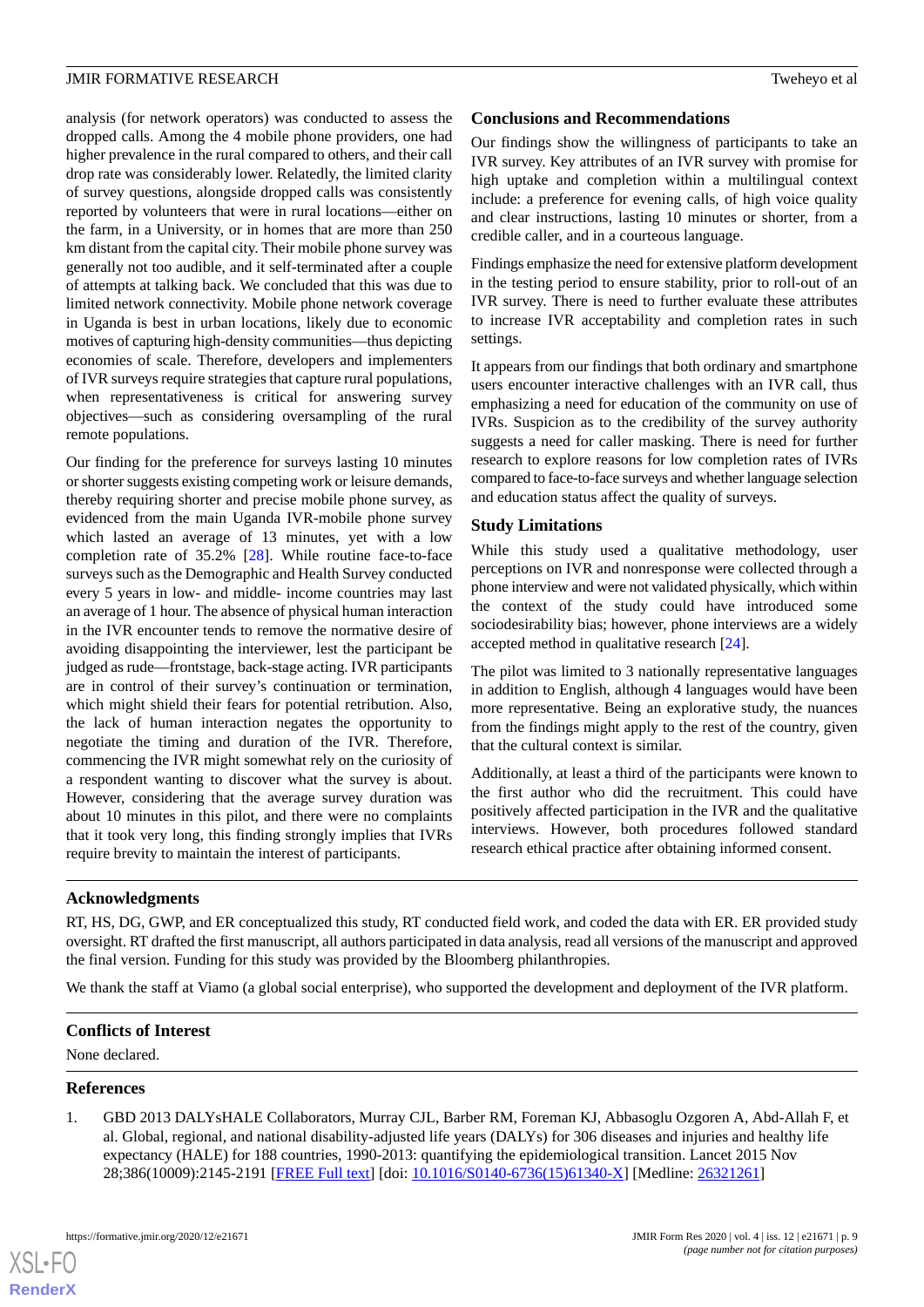# **JMIR FORMATIVE RESEARCH** TWEE SECOND CONSUMING TWEE SECOND TWEE SECOND TWEE SECOND TWEE SECOND TWEE SECOND TWEE SECOND SECOND SECOND SECOND SECOND SECOND SECOND SECOND SECOND SECOND SECOND SECOND SECOND SECOND SECOND SECO

- <span id="page-9-0"></span>2. WHO. Noncommunicable diseases, key facts. World Health Organization. Geneva, Switzerland; 2018 Jun 01. URL: [https:/](https://www.who.int/news-room/fact-sheets/detail/noncommunicable-diseases) [/www.who.int/news-room/fact-sheets/detail/noncommunicable-diseases](https://www.who.int/news-room/fact-sheets/detail/noncommunicable-diseases) [accessed 2019-02-03]
- <span id="page-9-1"></span>3. Bloomfield GS, Vedanthan R, Vasudevan L, Kithei A, Were M, Velazquez EJ. Mobile health for non-communicable diseases in Sub-Saharan Africa: a systematic review of the literature and strategic framework for research. Global Health 2014 Jun 13;10:49 [[FREE Full text](https://globalizationandhealth.biomedcentral.com/articles/10.1186/1744-8603-10-49)] [doi: [10.1186/1744-8603-10-49\]](http://dx.doi.org/10.1186/1744-8603-10-49) [Medline: [24927745\]](http://www.ncbi.nlm.nih.gov/entrez/query.fcgi?cmd=Retrieve&db=PubMed&list_uids=24927745&dopt=Abstract)
- <span id="page-9-2"></span>4. Lee S, Cho Y, Kim S. Mapping mHealth (mobile health) and mobile penetrations in sub-Saharan Africa for strategic regional collaboration in mHealth scale-up: an application of exploratory spatial data analysis. Global Health 2017 Aug 22;13(1):63 [[FREE Full text](https://globalizationandhealth.biomedcentral.com/articles/10.1186/s12992-017-0286-9)] [doi: [10.1186/s12992-017-0286-9\]](http://dx.doi.org/10.1186/s12992-017-0286-9) [Medline: [28830540](http://www.ncbi.nlm.nih.gov/entrez/query.fcgi?cmd=Retrieve&db=PubMed&list_uids=28830540&dopt=Abstract)]
- <span id="page-9-4"></span><span id="page-9-3"></span>5. WHO. Noncommunicable diseases and their risk factors STEPwise approach to surveillance (STEPS). World Health Organization. Geneva, Switzerland URL:<https://www.who.int/ncds/surveillance/steps/en/> [accessed 2018-07-28]
- <span id="page-9-5"></span>6. Marchant E. Interactive voice response and radio for peacebuilding: a macro view of the literature and experiences from the field. Oxford University Research Archive. Pennsylvania, USA: Center for Global Communication Studies; 2016 Feb 29. URL: <https://ora.ox.ac.uk/objects/uuid:ecc1668e-a814-48e8-93e6-39bcfd8e7c1d> [accessed 2018-08-13]
- <span id="page-9-7"></span>7. Lee H, Friedman ME, Cukor P, Ahern D. Interactive voice response system (IVRS) in health care services. Nursing Outlook 2003 Dec;51(6):277-283. [doi: [10.1016/s0029-6554\(03\)00161-1](http://dx.doi.org/10.1016/s0029-6554(03)00161-1)]
- <span id="page-9-6"></span>8. Stritzke WGK, Dandy J, Durkin K, Houghton S. Use of interactive voice response (IVR) technology in health research with children. Behavior Research Methods 2005 Feb 1;37(1):119-126. [doi: [10.3758/bf03206405\]](http://dx.doi.org/10.3758/bf03206405)
- <span id="page-9-8"></span>9. Falconi M, Johnston S, Hogg W. A scoping review to explore the suitability of interactive voice response to conduct automated performance measurement of the patient's experience in primary care. Prim Health Care Res Dev 2015 Aug 5;17(03):209-225. [doi: [10.1017/s1463423615000407\]](http://dx.doi.org/10.1017/s1463423615000407)
- <span id="page-9-9"></span>10. Brinkel J, Dako-Gyeke P, Krämer A, May J, Fobil J. An investigation of users' attitudes, requirements and willingness to use mobile phone-based interactive voice response systems for seeking healthcare in Ghana: a qualitative study. Public Health 2017 Mar;144:125-133. [doi: [10.1016/j.puhe.2016.11.017\]](http://dx.doi.org/10.1016/j.puhe.2016.11.017) [Medline: [28274374](http://www.ncbi.nlm.nih.gov/entrez/query.fcgi?cmd=Retrieve&db=PubMed&list_uids=28274374&dopt=Abstract)]
- <span id="page-9-10"></span>11. Gibson DG, Pereira A, Farrenkopf BA, Labrique AB, Pariyo GW, Hyder AA. Mobile Phone Surveys for Collecting Population-Level Estimates in Low- and Middle-Income Countries: A Literature Review. J Med Internet Res 2017 May 05;19(5):e139 [\[FREE Full text](https://www.jmir.org/2017/5/e139/)] [doi: [10.2196/jmir.7428](http://dx.doi.org/10.2196/jmir.7428)] [Medline: [28476725](http://www.ncbi.nlm.nih.gov/entrez/query.fcgi?cmd=Retrieve&db=PubMed&list_uids=28476725&dopt=Abstract)]
- <span id="page-9-11"></span>12. Duarte AC, Thomas SA. The Use of Phone Technology in Outpatient Populations: A Systematic Review. Open Nurs J 2016 Apr 30;10(1):45-58 [\[FREE Full text\]](http://europepmc.org/abstract/MED/27347255) [doi: [10.2174/1874434601610010045](http://dx.doi.org/10.2174/1874434601610010045)] [Medline: [27347255](http://www.ncbi.nlm.nih.gov/entrez/query.fcgi?cmd=Retrieve&db=PubMed&list_uids=27347255&dopt=Abstract)]
- <span id="page-9-13"></span><span id="page-9-12"></span>13. Heisler M, Halasyamani L, Resnicow K, Neaton M, Shanahan J, Brown S, et al. "I am not alone": the feasibility and acceptability of interactive voice response-facilitated telephone peer support among older adults with heart failure. Congest Heart Fail 2007 May;13(3):149-157 [\[FREE Full text\]](https://onlinelibrary.wiley.com/resolve/openurl?genre=article&sid=nlm:pubmed&issn=1527-5299&date=2007&volume=13&issue=3&spage=149) [doi: [10.1111/j.1527-5299.2007.06412.x](http://dx.doi.org/10.1111/j.1527-5299.2007.06412.x)] [Medline: [17541307](http://www.ncbi.nlm.nih.gov/entrez/query.fcgi?cmd=Retrieve&db=PubMed&list_uids=17541307&dopt=Abstract)]
- <span id="page-9-14"></span>14. Forster AJ, van Walraven C. Using an interactive voice response system to improve patient safety following hospital discharge. J Eval Clin Pract 2007 Jun;13(3):346-351. [doi: [10.1111/j.1365-2753.2006.00702.x](http://dx.doi.org/10.1111/j.1365-2753.2006.00702.x)]
- 15. Hettema JE, Hosseinbor S, Ingersoll KS. Feasibility and reliability of interactive voice response assessment of HIV medication adherence: research and clinical implications. HIV Clin Trials 2012 Jan 06;13(5):271-277 [[FREE Full text](http://europepmc.org/abstract/MED/23134627)] [doi: [10.1310/hct1305-271\]](http://dx.doi.org/10.1310/hct1305-271) [Medline: [23134627\]](http://www.ncbi.nlm.nih.gov/entrez/query.fcgi?cmd=Retrieve&db=PubMed&list_uids=23134627&dopt=Abstract)
- <span id="page-9-16"></span><span id="page-9-15"></span>16. Gibson DG, Pariyo GW, Wosu AC, Greenleaf AR, Ali J, Ahmed S, et al. Evaluation of Mechanisms to Improve Performance of Mobile Phone Surveys in Low- and Middle-Income Countries: Research Protocol. JMIR Res Protoc 2017 May 05;6(5):e81 [[FREE Full text](https://www.researchprotocols.org/2017/5/e81/)] [doi: [10.2196/resprot.7534](http://dx.doi.org/10.2196/resprot.7534)] [Medline: [28476729\]](http://www.ncbi.nlm.nih.gov/entrez/query.fcgi?cmd=Retrieve&db=PubMed&list_uids=28476729&dopt=Abstract)
- <span id="page-9-17"></span>17. Pariyo GW, Wosu AC, Gibson DG, Labrique AB, Ali J, Hyder AA. Moving the Agenda on Noncommunicable Diseases: Policy Implications of Mobile Phone Surveys in Low and Middle-Income Countries. J Med Internet Res 2017 May 05;19(5):e115 [\[FREE Full text](https://www.jmir.org/2017/5/e115/)] [doi: [10.2196/jmir.7302](http://dx.doi.org/10.2196/jmir.7302)] [Medline: [28476720](http://www.ncbi.nlm.nih.gov/entrez/query.fcgi?cmd=Retrieve&db=PubMed&list_uids=28476720&dopt=Abstract)]
- 18. Brinkel J, May J, Krumkamp R, Lamshöft M, Kreuels B, Owusu-Dabo E, et al. Mobile phone-based interactive voice response as a tool for improving access to healthcare in remote areas in Ghana - an evaluation of user experiences. Trop Med Int Health 2017 May 04;22(5):622-630 [[FREE Full text](https://doi.org/10.1111/tmi.12864)] [doi: [10.1111/tmi.12864\]](http://dx.doi.org/10.1111/tmi.12864) [Medline: [28278352](http://www.ncbi.nlm.nih.gov/entrez/query.fcgi?cmd=Retrieve&db=PubMed&list_uids=28278352&dopt=Abstract)]
- <span id="page-9-19"></span>19. Daftary A, Hirsch-Moverman Y, Kassie GM, Melaku Z, Gadisa T, Saito S, et al. A Qualitative Evaluation of the Acceptability of an Interactive Voice Response System to Enhance Adherence to Isoniazid Preventive Therapy Among People Living with HIV in Ethiopia. AIDS Behav 2017 Nov 24;21(11):3057-3067 [\[FREE Full text\]](http://europepmc.org/abstract/MED/27221743) [doi: [10.1007/s10461-016-1432-8](http://dx.doi.org/10.1007/s10461-016-1432-8)] [Medline: [27221743](http://www.ncbi.nlm.nih.gov/entrez/query.fcgi?cmd=Retrieve&db=PubMed&list_uids=27221743&dopt=Abstract)]
- <span id="page-9-18"></span>20. Howard AA, Hirsch-Moverman Y, Saito S, Gadisa T, Daftary A, Melaku Z. The ENRICH Study to evaluate the effectiveness of a combination intervention package to improve isoniazid preventive therapy initiation, adherence and completion among people living with HIV in Ethiopia: rationale and design of a mixed methods cluster randomized trial. Contemp Clin Trials Commun 2017 Jun;6:46-54 [\[FREE Full text\]](http://europepmc.org/abstract/MED/28626811) [doi: [10.1016/j.conctc.2017.03.001](http://dx.doi.org/10.1016/j.conctc.2017.03.001)] [Medline: [28626811\]](http://www.ncbi.nlm.nih.gov/entrez/query.fcgi?cmd=Retrieve&db=PubMed&list_uids=28626811&dopt=Abstract)
- 21. Bauermeister J, Giguere R, Leu C, Febo I, Cranston R, Mayer K, et al. Interactive Voice Response System: Data Considerations and Lessons Learned During a Rectal Microbicide Placebo Adherence Trial for Young Men Who Have Sex With Men. J Med Internet Res 2017 Jun 09;19(6):e207 [[FREE Full text\]](https://www.jmir.org/2017/6/e207/) [doi: [10.2196/jmir.7682\]](http://dx.doi.org/10.2196/jmir.7682) [Medline: [28600275](http://www.ncbi.nlm.nih.gov/entrez/query.fcgi?cmd=Retrieve&db=PubMed&list_uids=28600275&dopt=Abstract)]
- 22. Swendeman D, Jana S, Ray P, Mindry D, Das M, Bhakta B. Development and Pilot Testing of Daily Interactive Voice Response (IVR) Calls to Support Antiretroviral Adherence in India: A Mixed-Methods Pilot Study. AIDS Behav 2015 Jun 1;19 Suppl 2(S2):142-155 [[FREE Full text](http://europepmc.org/abstract/MED/25638037)] [doi: [10.1007/s10461-014-0983-9\]](http://dx.doi.org/10.1007/s10461-014-0983-9) [Medline: [25638037](http://www.ncbi.nlm.nih.gov/entrez/query.fcgi?cmd=Retrieve&db=PubMed&list_uids=25638037&dopt=Abstract)]

[XSL](http://www.w3.org/Style/XSL)•FO **[RenderX](http://www.renderx.com/)**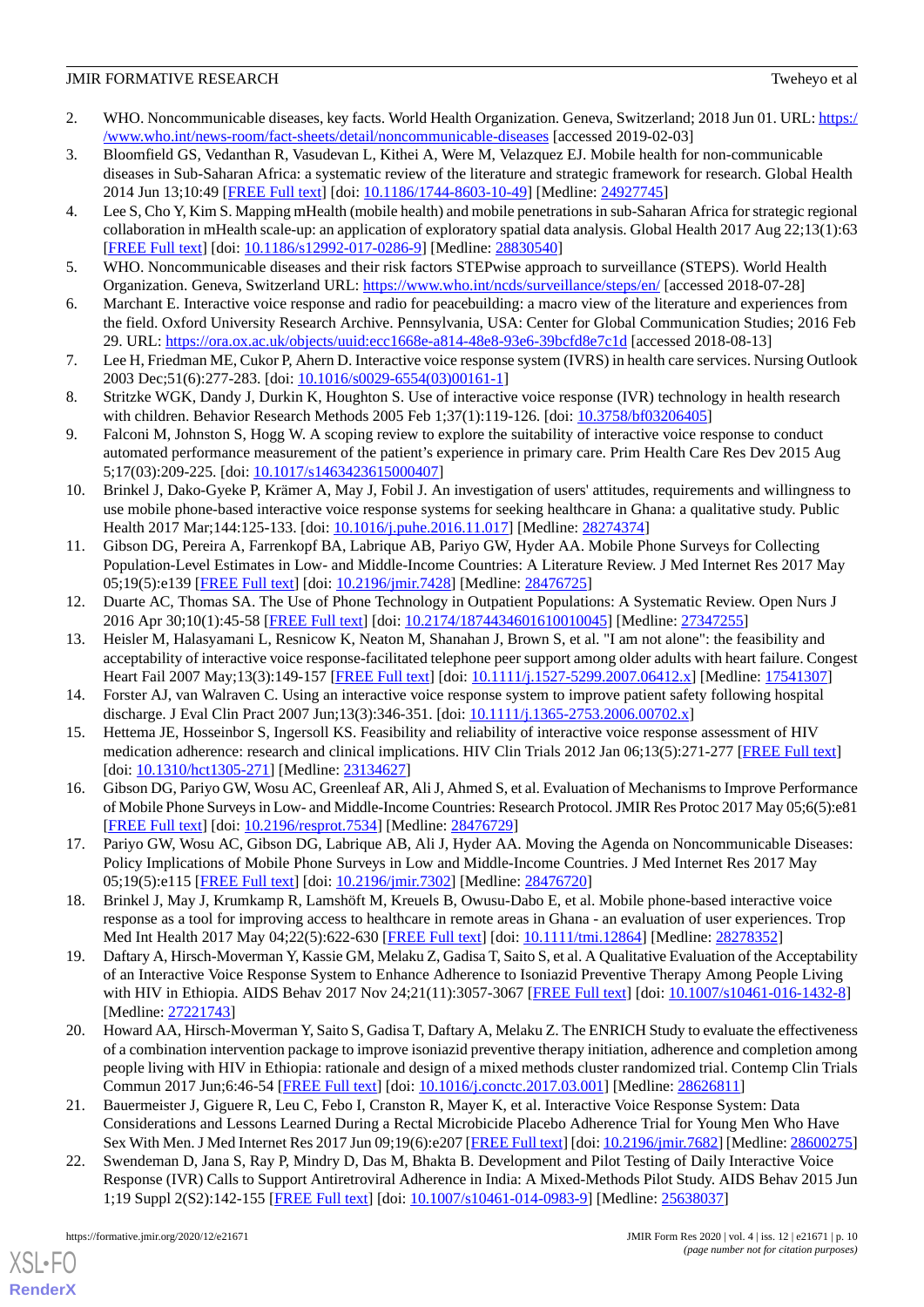- <span id="page-10-0"></span>23. Chancellor TC, Priebe JS, Mkenda PA. Crowdsourcing Field Observations from Smallholder Farmers in Tanzania Using Interactive Voice Response. outlook pest man 2019 Jun 01;30(3):104-110. [doi: [10.1564/v30\\_jun\\_02](http://dx.doi.org/10.1564/v30_jun_02)]
- <span id="page-10-2"></span><span id="page-10-1"></span>24. Creswell JW. Research Design (International Student Edition): Qualitative, Quantitative and Mixed Methods Approaches. Thousand Oaks, California: SAGE Publications; Mar 15, 2013:1-304.
- 25. Pierannunzi C, Hu SS, Balluz L. A systematic review of publications assessing reliability and validity of the Behavioral Risk Factor Surveillance System (BRFSS), 2004-2011. BMC Med Res Methodol 2013 Mar 24;13:49. [doi: [10.1186/1471-2288-13-49\]](http://dx.doi.org/10.1186/1471-2288-13-49) [Medline: [23522349\]](http://www.ncbi.nlm.nih.gov/entrez/query.fcgi?cmd=Retrieve&db=PubMed&list_uids=23522349&dopt=Abstract)
- <span id="page-10-4"></span><span id="page-10-3"></span>26. Schneider KL, Clark MA, Rakowski W, Lapane KL. Evaluating the impact of non-response bias in the Behavioral Risk Factor Surveillance System (BRFSS). J Epidemiol Community Health 2012 Apr;66(4):290-295. [doi: [10.1136/jech.2009.103861\]](http://dx.doi.org/10.1136/jech.2009.103861) [Medline: [20961872](http://www.ncbi.nlm.nih.gov/entrez/query.fcgi?cmd=Retrieve&db=PubMed&list_uids=20961872&dopt=Abstract)]
- <span id="page-10-5"></span>27. WHO. Regional strategy for utilization of tobacco questions for surveys (TQS). WHO Regional Office for South-East Asia, New Delhi, India: World Health Organization; 2012. URL: <https://apps.who.int/iris/handle/10665/205850> [accessed 2018-03-02]
- <span id="page-10-6"></span>28. Gibson DG, Wosu AC, Pariyo GW, Ahmed S, Ali J, Labrique AB, et al. Effect of airtime incentives on response and cooperation rates in non-communicable disease interactive voice response surveys: randomised controlled trials in Bangladesh and Uganda. BMJ Glob Health 2019;4(5):e001604 [\[FREE Full text\]](https://gh.bmj.com/lookup/pmidlookup?view=long&pmid=31565406) [doi: [10.1136/bmjgh-2019-001604\]](http://dx.doi.org/10.1136/bmjgh-2019-001604) [Medline: [31565406\]](http://www.ncbi.nlm.nih.gov/entrez/query.fcgi?cmd=Retrieve&db=PubMed&list_uids=31565406&dopt=Abstract)
- <span id="page-10-7"></span>29. Ritchie J, Spencer L. Qualitative data analysis for applied policy research. In: Michael Hubermann MBM, editor. The qualitative researcher's companion. Thousand Oaks, California: SAGE Publications, Inc; Feb 19, 2002:305-329.
- <span id="page-10-8"></span>30. Srivastava A, Thomson SB. Framework analysis: a qualitative methodology for applied policy research. Journal of Governance and Administration 2009;72 [\[FREE Full text\]](https://papers.ssrn.com/sol3/papers.cfm?abstract_id=2760705)
- <span id="page-10-9"></span>31. Parkinson S, Eatough V, Holmes J, Stapley E, Midgley N. Framework analysis: a worked example of a study exploring young people's experiences of depression. Qualitative Research in Psychology 2015 Nov 16;13(2):109-129. [doi: [10.1080/14780887.2015.1119228\]](http://dx.doi.org/10.1080/14780887.2015.1119228)
- <span id="page-10-10"></span>32. Arnold M. On the phenomenology of technology: the "Janus-faces" of mobile phones. Information and Organization 2003 Oct;13(4):231-256. [doi: [10.1016/s1471-7727\(03\)00013-7](http://dx.doi.org/10.1016/s1471-7727(03)00013-7)]
- <span id="page-10-11"></span>33. Ajzen I. The theory of planned behaviour is alive and well, and not ready to retire: a commentary on Sniehotta, Presseau, and Araújo-Soares. Health Psychol Rev 2015 Feb 12;9(2):131-137. [doi: [10.1080/17437199.2014.883474](http://dx.doi.org/10.1080/17437199.2014.883474)] [Medline: [26209198](http://www.ncbi.nlm.nih.gov/entrez/query.fcgi?cmd=Retrieve&db=PubMed&list_uids=26209198&dopt=Abstract)]
- <span id="page-10-12"></span>34. Conner M, Sparks P. Theory of planned behavior and health behavior. In: Conner M, Norman P, editors. Predicting Health Behavior. London, UK: Open University Press; 2005:170-221.
- <span id="page-10-13"></span>35. Glanz K, Rimer BK, Viswanath K. In: Glanz K, Rimer BK, Viswanath K, editors. Health Behaviour and Health Education: Theory, research and Practice. San Francisco, California: John Wiley & Sons, Inc; 2008:1-516.
- 36. Wilken R. An exploratory comparative analysis of the use of metaphors in writing on the Internet and mobile phones. Social Semiotics 2013 Nov; 23(5): 632-647. [doi: 10.1080/10350330. 2012. 738999]
- <span id="page-10-14"></span>37. Allen DFN. Confronting the Janus-face. The armed forces and African transitional politics, PhD Thesis. Washington DC: Johns Hopkins University School of Advanced International Studies, Johns Hopkins University; 2018. URL: [https:/](https://jscholarship.library.jhu.edu/bitstream/handle/1774.2/60030/ALLEN-DISSERTATION-2018.pdf?sequence=1&isAllowed=y) [/jscholarship.library.jhu.edu/bitstream/handle/1774.2/60030/ALLEN-DISSERTATION-2018.pdf?sequence=1&isAllowed=y](https://jscholarship.library.jhu.edu/bitstream/handle/1774.2/60030/ALLEN-DISSERTATION-2018.pdf?sequence=1&isAllowed=y) [accessed 2019-12-14]
- <span id="page-10-16"></span><span id="page-10-15"></span>38. Mwaka E, Nakigudde J, Ali J, Ochieng J, Hallez K, Tweheyo R, et al. Consent for mobile phone surveys of non-communicable disease risk factors in low-resource settings: an exploratory qualitative study in Uganda. Mhealth 2019 Aug;5:26-26 [\[FREE](https://doi.org/10.21037/mhealth.2019.07.05) [Full text\]](https://doi.org/10.21037/mhealth.2019.07.05) [doi: [10.21037/mhealth.2019.07.05](http://dx.doi.org/10.21037/mhealth.2019.07.05)] [Medline: [31559271\]](http://www.ncbi.nlm.nih.gov/entrez/query.fcgi?cmd=Retrieve&db=PubMed&list_uids=31559271&dopt=Abstract)
- 39. Zurovac D, Otieno G, Kigen S, Mbithi AM, Muturi A, Snow RW, et al. Ownership and use of mobile phones among health workers, caregivers of sick children and adult patients in Kenya: cross-sectional national survey. Global Health 2013 May 14;9(1):20 [[FREE Full text\]](https://globalizationandhealth.biomedcentral.com/articles/10.1186/1744-8603-9-20) [doi: [10.1186/1744-8603-9-20](http://dx.doi.org/10.1186/1744-8603-9-20)] [Medline: [23672301](http://www.ncbi.nlm.nih.gov/entrez/query.fcgi?cmd=Retrieve&db=PubMed&list_uids=23672301&dopt=Abstract)]
- 40. Porter G. Mobile phones, mobility practices, and Transport organization in sub-Saharan Africa. Mobility in History 2015;6(1):1-13 DOI: https://doi.org/10.3167/mih.2015.060109 [\[FREE Full text\]](https://www.berghahnjournals.com/view/journals/mobility-in-history/6/1/mih060109.xml) [doi: [10.3167/mih.2015.060109\]](http://dx.doi.org/10.3167/mih.2015.060109)

# **Abbreviations**

**HIV:** human immunodeficiency virus **IVR:** interactive voice response **SMS:** short message service **WHO:** World Health Organization